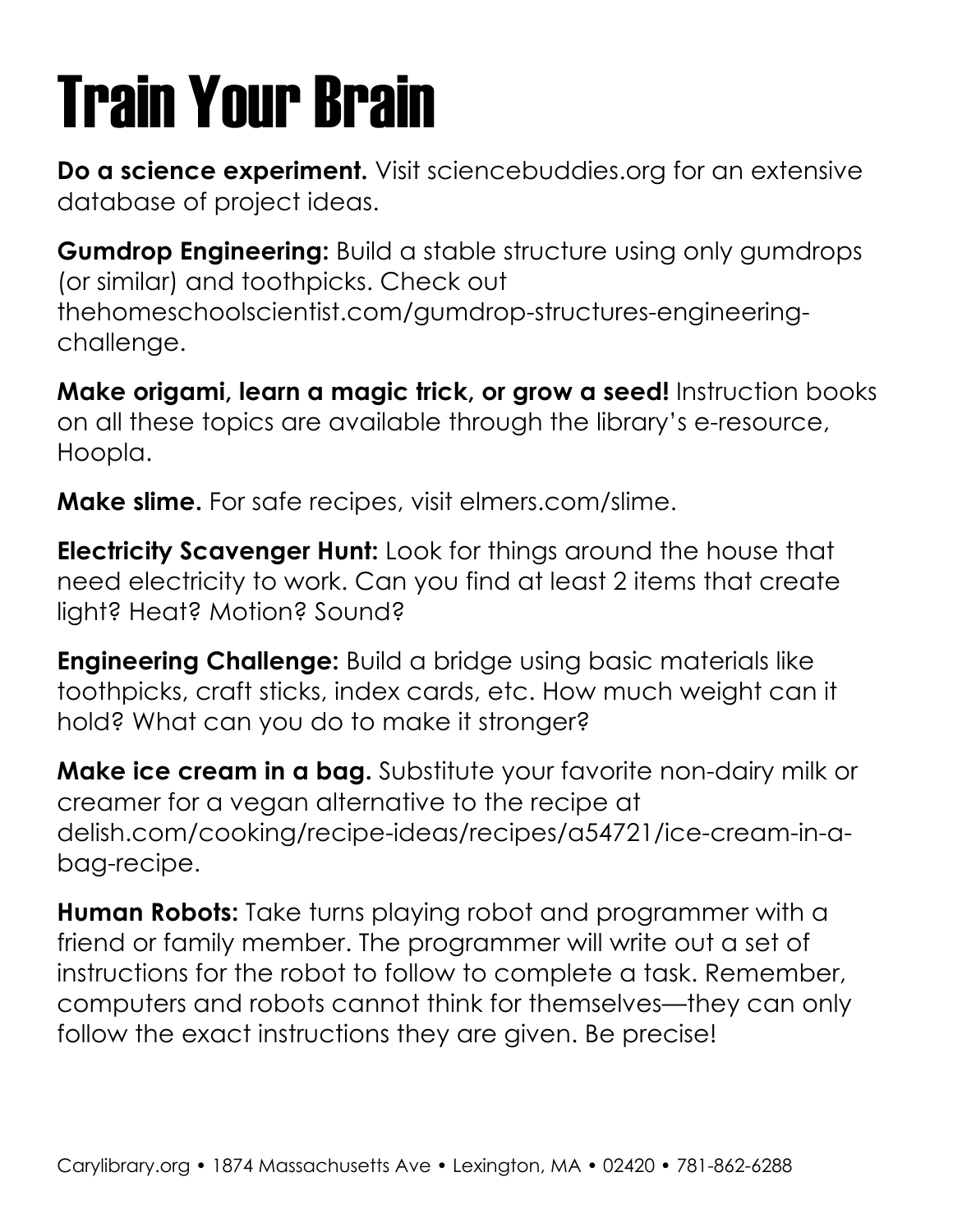#### Get Creative

**Make a life-size version of you!** Lie down on a large sheet of paper and have someone trace around you. Color in the outline, adding a face, clothes, etc.

**Make a puppet and put on a show.** You could make a simple puppet, like a paper bag puppet, or something more elaborate, like a marionette!

**Make a musical instrument.** Try rice or beans inside a plastic egg or bottle for a shaker, turn an empty container into a drum, or secure a square of wax paper over a toilet paper tube for a kazoo!

**Make a portrait of your favorite book character.** Draw, paint, collage—use whatever medium you like!

**Draw what you hear:** Listen to some music (any kind will do) and draw what you hear. You can use markers, crayons, finger paint, whatever you have on hand.

**Make a playlist based on a book.** If the book were a movie, what would the soundtrack be?

**Make a collage or mosaic** with cut paper or found objects.

**Draw a map of your neighborhood.** Be sure to include your house and any interesting landmarks!

**Get Stamping:** Ask an adult to help you cut a potato in half and carve a shape into the cut face. Dip your stamp into paint and make your mark on paper! Experiment with other vegetables and fruits to see what shapes they naturally make.

**Make a movie,** stop motion animation, music video, or vlog.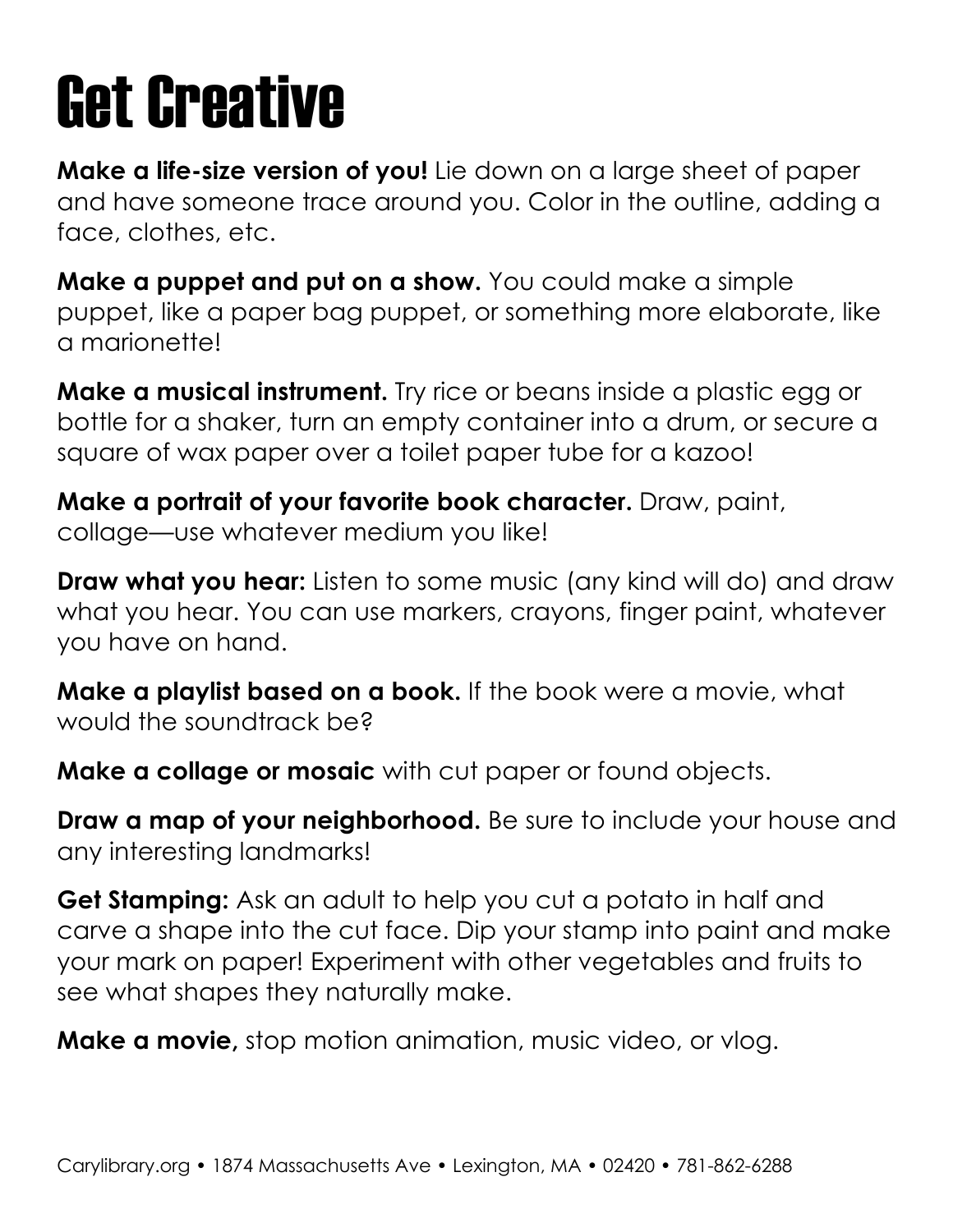## Writing Prompts

Cut out words from newspaper or magazines to compose a story or poem.

Journal about your day.

Write a letter to a favorite author.

Make up a song. You could write new words for a familiar tune or make something totally unique.

Write a book review. What did you like or not like? Could you relate to any of the characters? Would you recommend it to a friend?

Write your own haiku. Use five, seven, and then five syllables per line.

Imagine a different ending to a book that you've read.

Write (or fracture) a fairy tale: Create your own fairytale or change something in an original fairytale and make it your own!

Write a thank you note to a community worker.